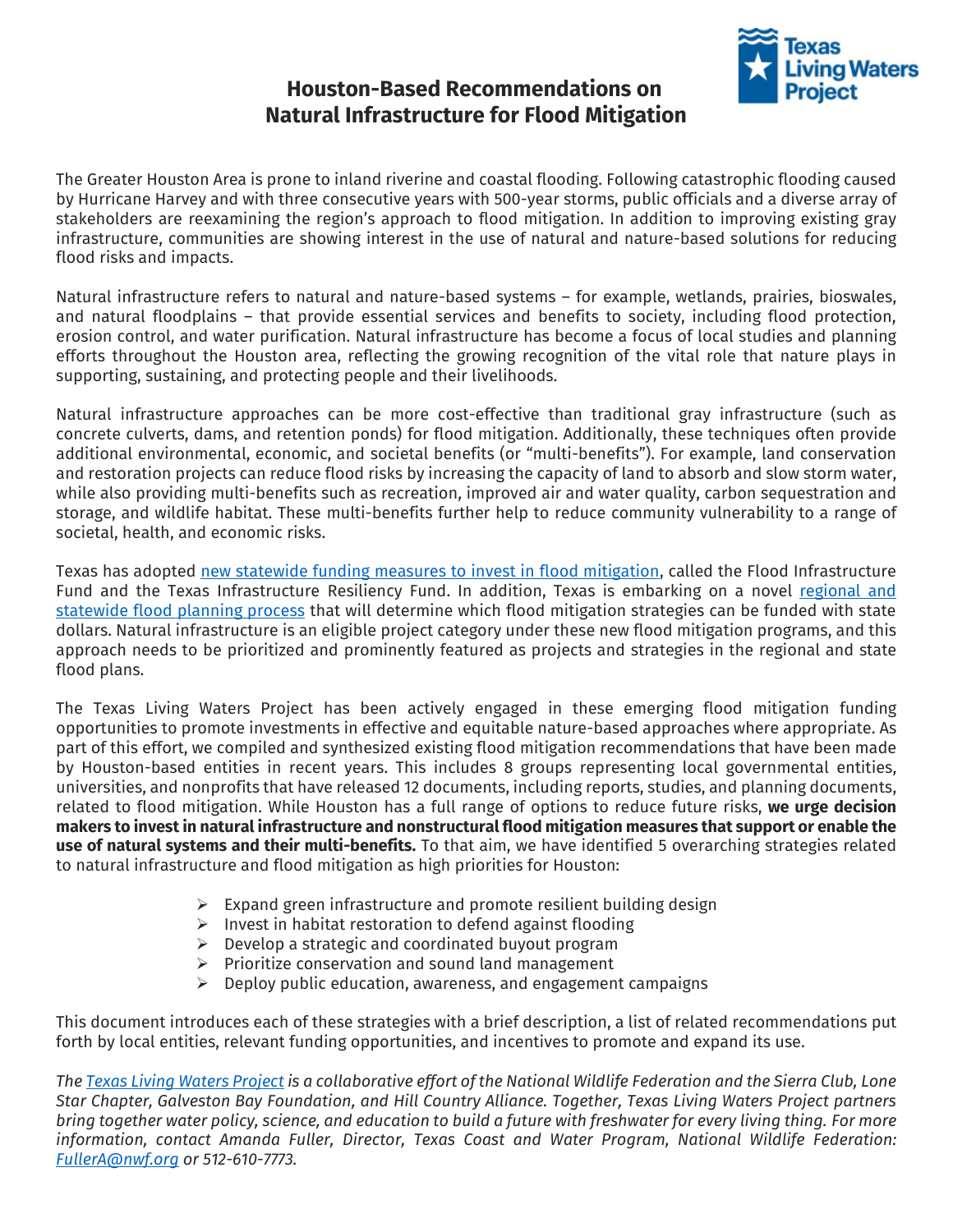# Expand Green Infrastructure & Promote Resilient Building Design



Description: Green infrastructure (GI) is an integrated approach to urban stormwater management that uses natural and nature-based features designed to mimic or preserve natural drainage processes and capture stormwater runoff at the source to improve water quality and reduce flooding. Low-impact development (LID) is a closely related term that is often used interchangeably with GI for stormwater management. GI techniques use plant or soil systems and permeable surfaces, such as rain gardens, bioswales (i.e., vegetated trenches), and green roofs to reduce stormwater flows to sewer systems and surface waters. These techniques often go hand-in-hand with updates to building codes that promote resilient building design – creating a built environment that can absorb greater amounts of rainwater on site. Building codes are an effective way to require resilient building design.

Scale: These techniques can be applied to an individual building or site; however, they are most effective at reducing flood impacts if distributed and integrated across an entire neighborhood or community.

Multi-benefits: These techniques can reduce runoff and flash flooding while generating additional benefits such as improved air and water quality, wildlife habitat, and beautification.

## 44 Existing Houston-Based Recommendations Related to GI/LID 12 reports | 8 entities\*

#### Example Recommendations:

- Develop **LID maintenance programs**. *Houston-Galveston Area Council*
- Design a **green infrastructure network** as a strategically planned and managed network of natural lands, working landscapes, and other open spaces that conserve ecosystem functions and provide additional benefits to human populations. – *The Conservation Fund*
- Train and grow a **green stormwater infrastructure workforce**. *– City of Houston*
- Promote more **efficient site design in new developments** and ensure they are not requiring more paving of an area than is required. - *Houston-Galveston Area Council*
- Create a **regional LID guidelines template** and **LID performance criteria** for local and county governments. *- Greater Houston Flood Mitigation Consortium*
- **Codify requirements for new construction and redevelopment** through a Green Building Code. – *City of Houston*
- **Align transportation system to waterway functions** to manage runoff; retrofit parking lots and other paved areas with plantings and pervious paving to lower impact of runoff on drainage systems. *– City of Houston*
- Create "**Interceptor Streets**" .as blue-green streets that align with historic corridors, commercial streets, and public transit routes to harness the interrelationships between vegetation and the water cycle and provide multiple benefits. *– City of Houston*

#### Example Funding:

- TWDB Flood Infrastructure Fund (FIF)
- TWDB Texas Infrastructure Resiliency Fund (TIRF)
- FEMA Building Resilient Infrastructure and Communities Program (BRIC)
- TWDB Clean and Drinking Water State Revolving Fund Programs
- TWDB DFund's Water Quality Enhancement Account

#### Example Incentives:

- Increase public demonstration projects
- Use transferable development rights (city purchases property from landowners and they work cooperatively to manage it appropriately)
- Streamline all flood-related permitting and reduce permitting fees for GI projects
- Decrease water detention volume requirements
- Offer stormwater fee discounts
- Create a GI project award & recognition program





*Top:* Rain garden in Houston (Environment Texas); *Middle:* Green roof in Houston (Texas A&M AgriLife Research photo by Kathleen Phillips); *Bottom:* Bioswales with underground storage tanks in Spring, Texas (Harris County Engineering Department).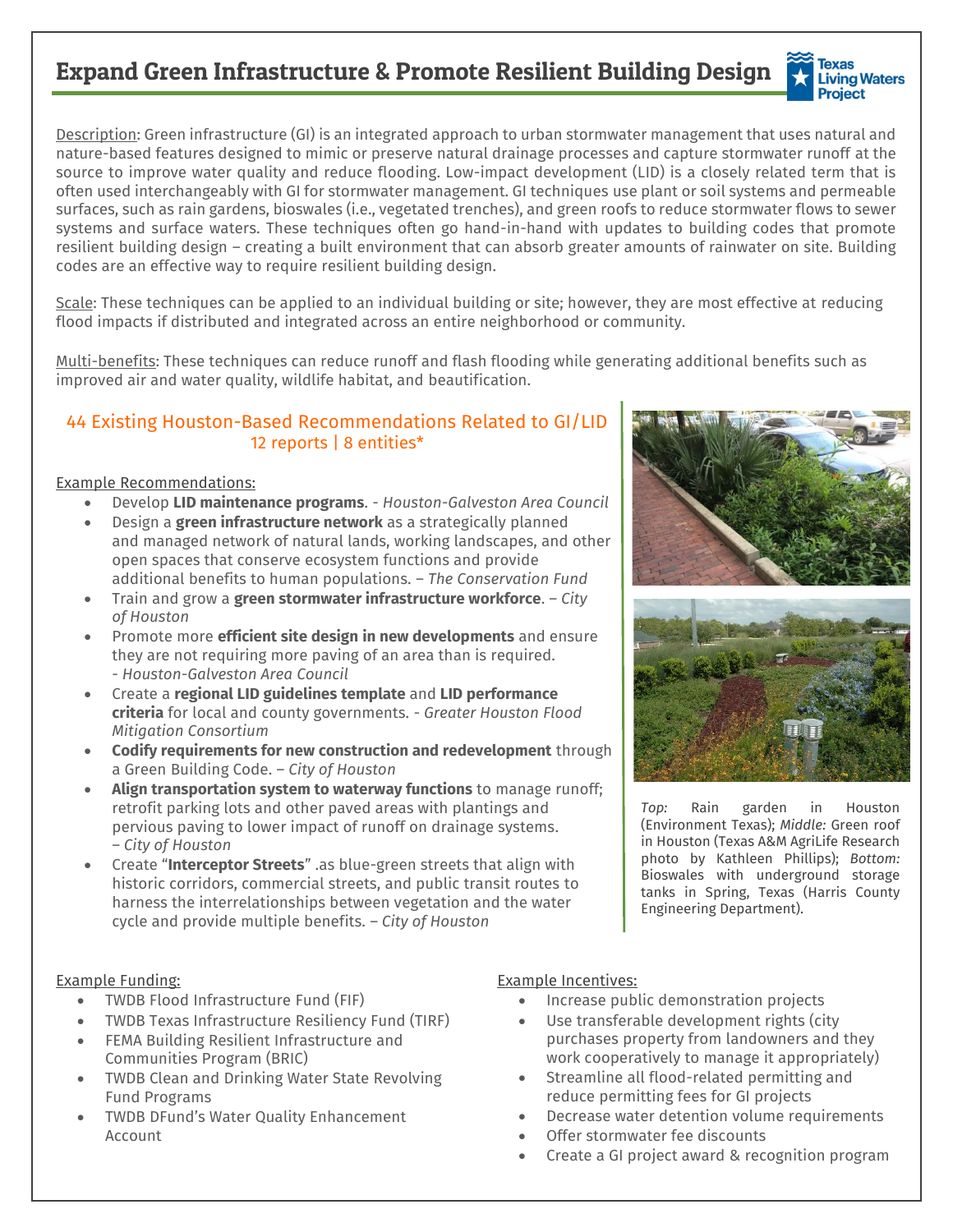# Invest in Habitat Restoration to Defend Against Flooding

Description: Healthy riparian habitat, wetlands, prairies, and urban ecosystems can serve as natural defenses against inland and coastal flooding. Restoration of natural habitats and open spaces can enhance the flood mitigation capacity of these systems, such as by improving soil conditions and enhancing infiltration rates, reducing runoff and peak flows. Restoration techniques vary and include approaches like native plantings, sediment augmentation, and invasive species removal.

Scale: Riparian and habitat restoration is most effective at a large scale, which maximizes the ability of these systems to reduce flood risk and enhance habitat value for people and wildlife. Small-scale restoration efforts can also enhance a habitat's ability to serve as a natural defense against flooding.

Multi-benefits: Habitat restoration provides many additional benefits beyond reducing flood risks, including: improved air and water quality; creating and preserving important fish and wildlife habitat; sequestering and storing atmospheric carbon dioxide; and supporting the outdoor economy.

### 22 Existing Houston-Based Recommendations Related to Habitat Restoration 6 reports | 4 entities\*

### Example Recommendations:

- **Restore and enhance bayou corridors**: 1) Create an ecosystem toolkit for bayou and floodplain restoration, 2) Enhance ecological patches and corridors using restoration in city parks as a model, and 3) Support the Headwaters to Baywaters Initiative. *– City of Houston*
- **Restore portions of the Katy Prairie** that have been converted to agricultural land to increase the flood control benefit of that land. – *Greater Houston Flood Mitigation Consortium*
- Preserve and **reclaim the floodplain and floodways** for integrated flood control, recreation, natural habitat, and open space. *– Houston Parks Board*
- **Maintain and enhance** the current 9%, or 477,879 acres, of protected nature-based land in the Houston-Galveston area. *– The Conservation Fund*
- **Support local bond referendums and other funding** sources for additional nature-based infrastructure, stabilization techniques, soil enhancements and other tools that **better integrate development with natural ecosystems**. *– The Conservation Fund*
- Encourage funding for **large-scale marsh & dune restoration**. *– The Conservation Fund*
- Create and implement **regional invasive species and riparian forestry management plans**. *– The Conservation Fund*
- Facilitate **multi-partner initiatives to increase native plants and trees** in riparian, developed, preserved, agricultural and coastal lands. *– The Conservation Fund*
- Acquire all undeveloped land upstream of Armand Bayou Park and **restore it to prairie**. *- Greater Houston Flood Mitigation Consortium*

#### Example Funding:

- TWDB Flood Infrastructure Fund (FIF)
- HUD Community Development Block Grants Mitigation (CDBG-MIT)
- FEMA Building Resilient Infrastructure and Communities Program (BRIC)
- FEMA Hazard Mitigation Assistance Program
- RESTORE Act Funding

#### Example Incentives:

- Incentivize denser urban infill to reduce development pressure on natural and greenfield areas. *- Greater Houston Flood Mitigation Consortium*
- Encourage land-use projects that secure riparian floodways and wetlands as buffers. *– The Conservation Fund*
- Invest in habitat restoration demonstration projects. *– City of Houston*



*creation project at John T. Mason Park, Harris County (Texas A&M AgriLife Extension). Bottom: Wetland planting at Exploration Green in Clear Lake (Sierra Club Lone Star Chapter)*





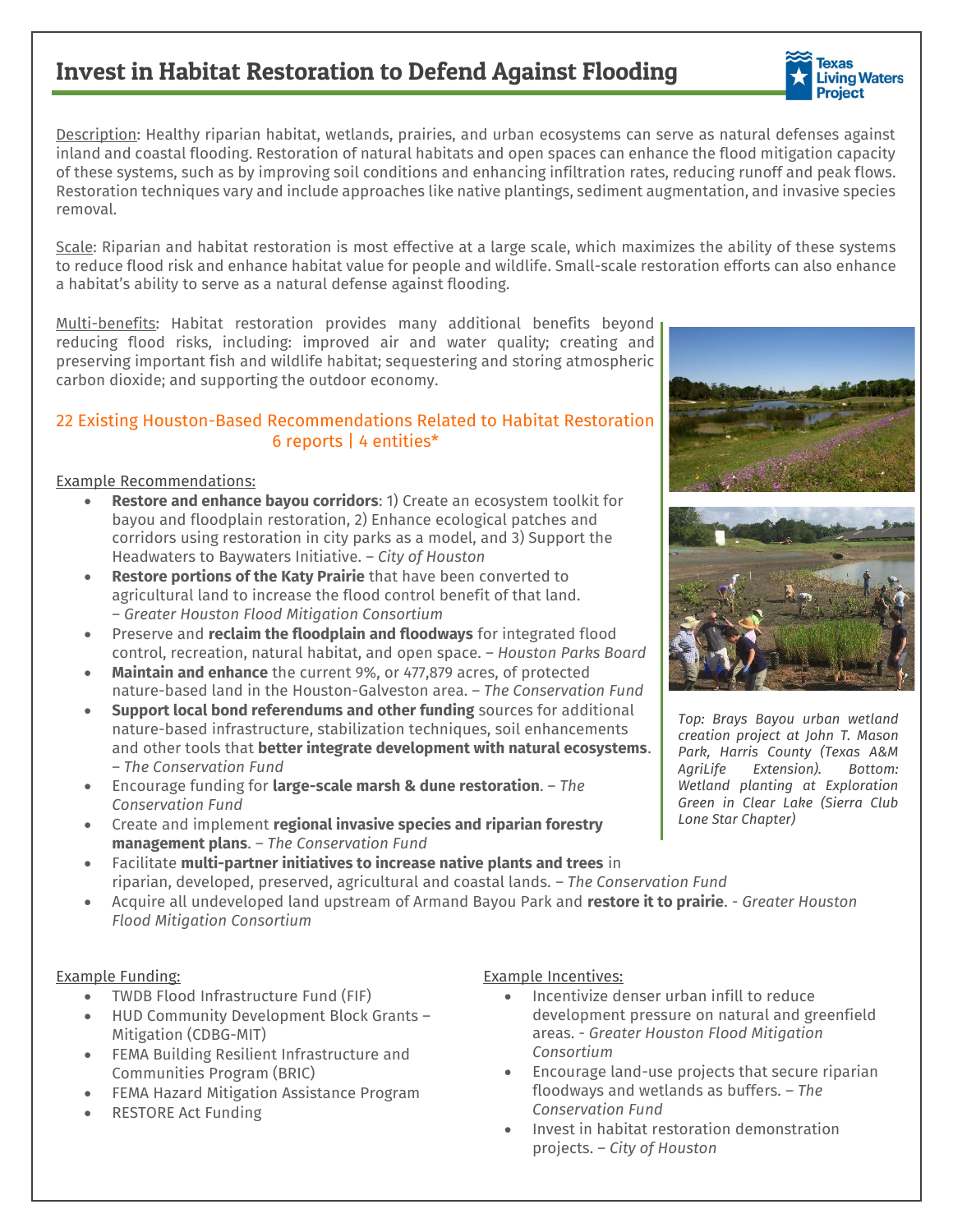## Develop a Strategic and Coordinated Buyout Program

**Texas Living Waters Project** 

Description: Unfortunately, homes are not always built with flooding in mind. Houston is notorious as a developer friendly city and has continued to build in the 100-year floodplain after Hurricane Harvey. Even the most informed homebuyers may be unaware of the true flood risk associated with a home. For repetitive-loss properties, often the best solution is for state or local governments to purchase the property, remove structures, successfully relocate residents, and ensure no future development occurs in that area. Buyouts are often done voluntarily, with the homeowner applying for a buyout through the local, state, or federal government.

Scale: Buyouts can be applied to an individual home, residence, or building; however, they are most effective at flood abatement when multiple connected units are bought out in a flood prone area. Buyout candidates should be prioritized based on residents' vulnerability to flooding and their ability to move out of the floodplain.

Multi-benefits: In addition to removing people from the floodplain, bought out properties can be retrofitted to enhance local stormwater storage, thereby reducing runoff to neighboring areas.

### 21 Existing Houston-Based Recommendations Related to Buyouts 7 reports | 5 entities\*

#### Example Recommendations:

- Create an **efficient buyout process** by having a single entity in charge, local funding available to spend promptly, probabilistic risk maps, a comprehensive plan, and community meetings to create buy-in. – *Greater Houston Flood Mitigation Consortium*
- Target **buyouts in repetitive loss areas**. *The Baker Institute*
- Create an **affordable housing** program. Without a coordinated housing plan that creates new housing concurrently with buyouts, extensive buyout programs could significantly reduce the supply of affordable housing, and more people will agree to buyouts if viable relocation options exist. – *Greater Houston Flood Mitigation Consortium*
- Strategically **prioritize buyout investments to achieve multiple benefits. I**ntegrate environmental value data into buyout decisions. – *The Nature Conservancy*
- Make buyout programs more effective by conducting **extensive public outreach**, active case management, and relocation assistance. – *Greater Houston Flood Mitigation Consortium*
- Existing single and multifamily residences must be **equitably moved out of the floodway**. – *City of Houston*
- Engage in **pre-disaster buyout planning** where applicants can be pre-approved to reduce the time it takes to process a buyout. – *Greater Houston Flood Mitigation Consortium*
- **Utilize local and philanthropic funding** to provide a more flexible buyout process that addresses properties within a buyout area that don't meet federal requirements and avoid the "checkerboard effect." *– Greater Houston Flood Mitigation Consortium*

#### Example Funding:

- TWDB Flood Infrastructure Fund (FIF)
- HUD Community Development Block Grants Mitigation (MIT) and Disaster Recovery (DR)
- FEMA Building Resilient Infrastructure and Communities Program (BRIC) and Hazard Mitigation Grant Program (HMGP)

#### Example Incentives:

Allow homeowners to choose between receiving a pre-disaster value check for their home or to swap their home for a new one – *Greater Houston Flood Mitigation Consortium*



*Top:* Multi-family residences flooded during Hurricane Harvey (Brett Coomer, Houston Chronicle); *Middle*: Hurricane Harvey flooded home demolished after getting bought out by Harris County (Godofredo A. Vasquez, Houston Chronicle); *Bottom*: Homes in floodplains that aren't bought out floodproof their homes, such as by elevating (Allison Lee, Houston Public Media)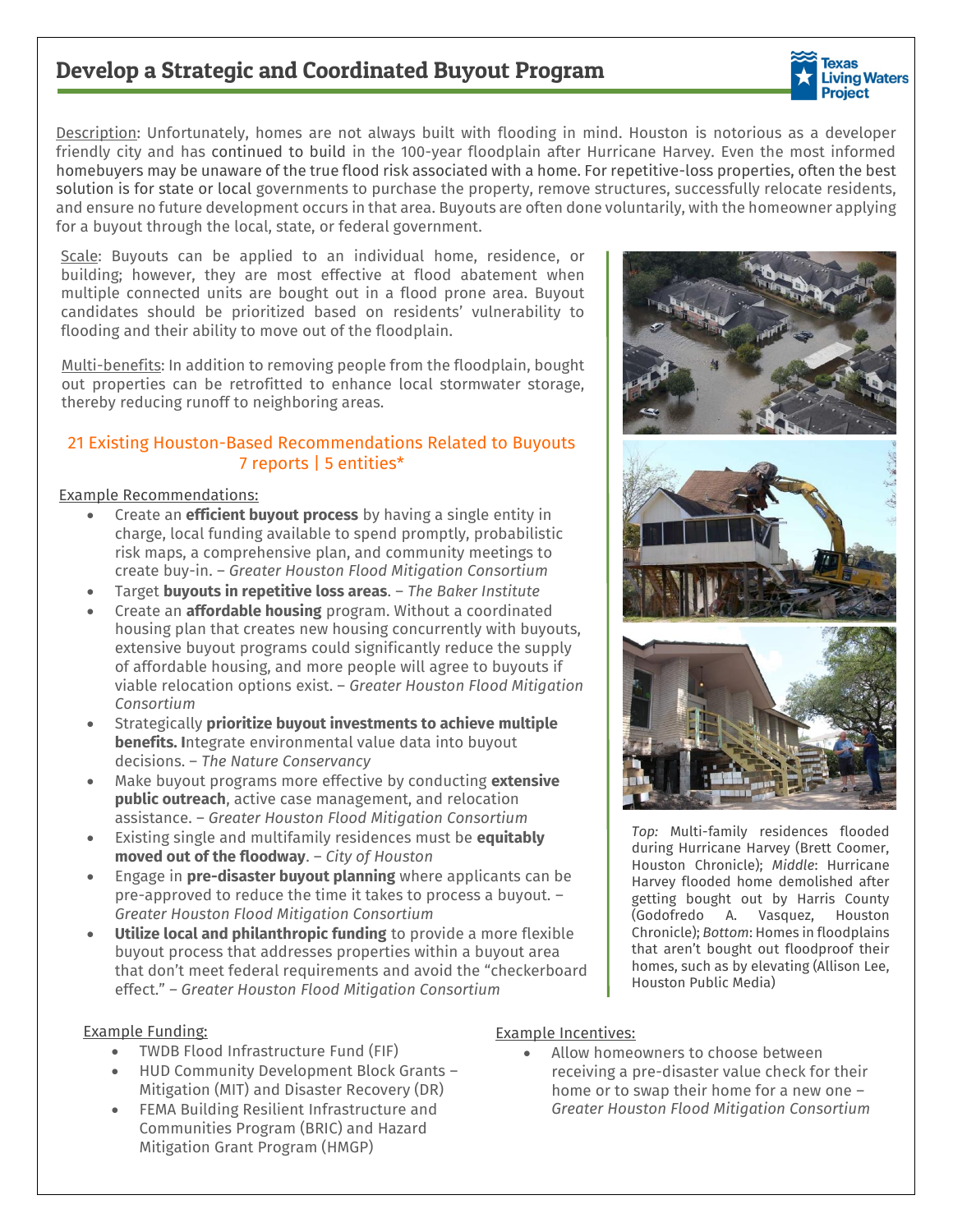## Prioritize Conservation and Sound Land Management



Description: Conservation and sound land management are essential nature-based tools to mitigate flooding. Land that is not developed, but conserved, can provide natural flood mitigation benefits by capturing water and allowing it to infiltrate into the ground. This reduces runoff and alleviates strain on traditional drainage systems and other flood infrastructure during flooding events. Conservation efforts can be achieved through various mechanisms such as fee simple land acquisition or conservation easements. Further, sound land management techniques enhance the land's potential to provide flood mitigation benefits. Examples of sound land management techniques include connecting greenspaces to increase the ability of open areas to capture and store water and prioritizing land acquisitions around key areas such as bayous to reduce downstream flooding.

Scale: Conservation and sound land management practices can be applied to an individual plot of land; however, they are most effective if distributed and integrated across an entire neighborhood, community, or region.

Multi-benefits: Land acquisition and sound land management create additional benefits, such as increased recreational opportunities, improved air and water quality, and improved wildlife habitat.

## 41 Existing Houston-Based Recommendations Related to Conservation and Sound Land Management 8 reports | 6 entities\*

#### Example Recommendations:

- **Make space for bayous** by working with the Bayou Greenways 2020 initiative. – *City of Houston*
- **Bring back the prairie** by supporting prairie habitat conservation efforts in the greater Houston region, which can reduce runoff, preserve recreational and ecological amenities, and lower the urban heat island effect. – *City of Houston*
- Create a **multifunctional perimeter greenbelt** around Kashmere Gardens. – *City of Houston*
- **Acquire land along bayous and creeks** where watersheds remain undeveloped. – *Greater Houston Flood Mitigation Consortium*
- **Protect land with acquisition and easements** on high value land within the green infrastructure network, including linkages to Big Thicket National Park and National Wildlife Refuges. – *The Conservation Fund*
- Pursue additional **open space connectivity opportunities offered by utility corridors** while encouraging their ecologic value to the region. – *Houston Parks Board*
- Purchase **flood mitigation easements**. *Greater Houston Flood Mitigation Consortium*

#### Example Funding:

- TWDB Flood Infrastructure Fund (FIF) & Texas Infrastructure Resiliency Fund (TIRF)
- TWDB Drinking and Clean Water State Revolving Funds (SRFs)
- HUD Community Development Block Grants – Mitigation (MIT) & Disaster Recovery (DR)
- FEMA Building Resilient Infrastructure and Communities Program (BRIC) & Hazard Mitigation Grant Program (HMGP)
- NOAA Coastal and Estuarine Land Conservation Program (CELCP)

#### Example Incentives:

- Provide financial incentives that recognize farmers and ranchers managing their lands in ways that improve water quality and preserve natural open space. – *Greater Houston Flood Mitigation Consortium*
- Establish programs to preserve habitats using market-based approaches that pay landowners to raise a "crop" of stored water. *– The Baker Institute*
- Support carbon capture demonstration projects in areas identified as having high carbon sequestration value. *– The Conservation Fund*
- Expand landowner interest in the Forest Legacy and Community Forest conservation easement programs. *– The Conservation Fund*





*Top:* Houston Parks Board Bayou Greenways Initiative 2020 (Anthony Rathbun); *Bottom*: Katy prairie habitat providing water capture benefits for Houston (Davis Land, Houston Public Media)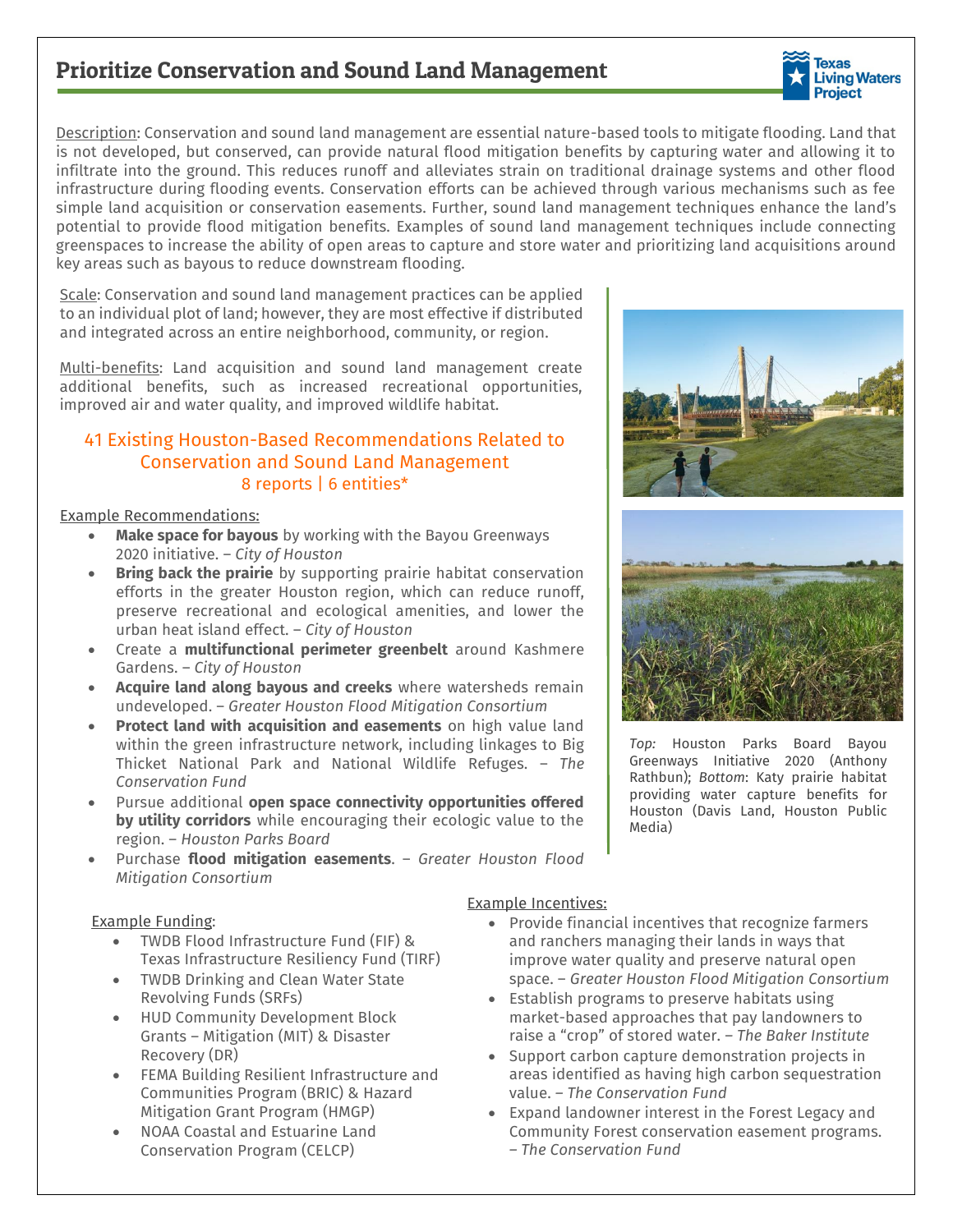## Deploy Public Education, Awareness, and Engagement Campaigns



Description: Public education, awareness, and engagement campaigns are an integral part of urban storm water management, flood mitigation, and Low Impact Development (LID). Public education and awareness refer to activities aimed at promoting public understanding of an issue. Public engagement refers to strategies that educate community members, achieve public involvement, and gain input from stakeholders to plan for complete communities. There are a variety of ways to educate and engage the public about flood risk and mitigation including: educational campaigns; community advisory groups; collaborative research; citizen science; and participatory arts. Comparable terms: Public Outreach, Community Engagement.

Scale: Public education, awareness and engagement strategies can be implemented at a neighborhood, municipal, regional, or state-wide scale. They are most effective when they reach a large proportion of residents.

Multi-benefits: In addition to increasing public knowledge of flood risk and nature-based flood protection strategies, public education, awareness, and engagement efforts increase community buy-in for flood mitigation projects and can lower flood insurance costs under the National Flood Insurance Program's Community Rating System.

## 16 Existing Houston-Based Recommendations Related to Public Education, Awareness and Engagement 6 reports | 3 entities\*

Example Recommendations:

- **Implement robust and ongoing fact- and science-based education programs** that inform residents of flood risks, voluntary buyouts, and flood mitigation strategies. *- Greater Houston Flood Mitigation Consortium and Houston-Galveston Area Council*
- **Develop education and training programs** for local governments about LID construction requirements and maintenance programs. **Cultivate a water-aware culture** among the development community centered on increasing water storage and reducing flood risk. *- Houston-Galveston Area Council*
- **Increase resident awareness of flood risk** by participating in the National Flood Insurance Program, requiring real-estate transactions to disclose property flood risks, and conducting Community Rating System sanctioned public outreach activities. - *Greater Houston Flood Mitigation Consortium*
- **Deploy signage campaigns** identifying and explaining specific LID practices, and install plaques on home structures that inform residents on how to prepare for flood events. *– Greater Houston Flood Mitigation Consortium and Houston-Galveston Area Council*
- **Leverage arts and culture assets and add flood-focused artwork across the region** to memorialize flood events and engage residents in flood risk education, mitigation, and adaptation strategies. - *Greater Houston Flood Mitigation Consortium and City of Houston*







*Top:* Resident participates in Adopt-A-Drain program (Mark Mulligan, Houston Chronicle); *Middle*: 2018 Community Design Charrette at University of Houston (Raj Mankad); *Bottom*: Mural by Houston Muralist Daniel Anguilu (Carrie Colbert)

#### Example Funding:

- TWDB Flood Infrastructure Fund (FIF)
- HUD Community Development Block Grants Mitigation (CDBG-MIT)
- FEMA Building Resilient Infrastructure and Communities Program (BRIC)
- TWDB Texas Infrastructure Resiliency Fund (TIRF)

#### Example Incentives:

- Encourage local drainage maintenance with Adopt-A-Drain programs. – *Greater Houston Flood Mitigation Consortium*
- Encourage GI/LID with award and recognition programs for project sponsors and elected officials. – *City of Houston*